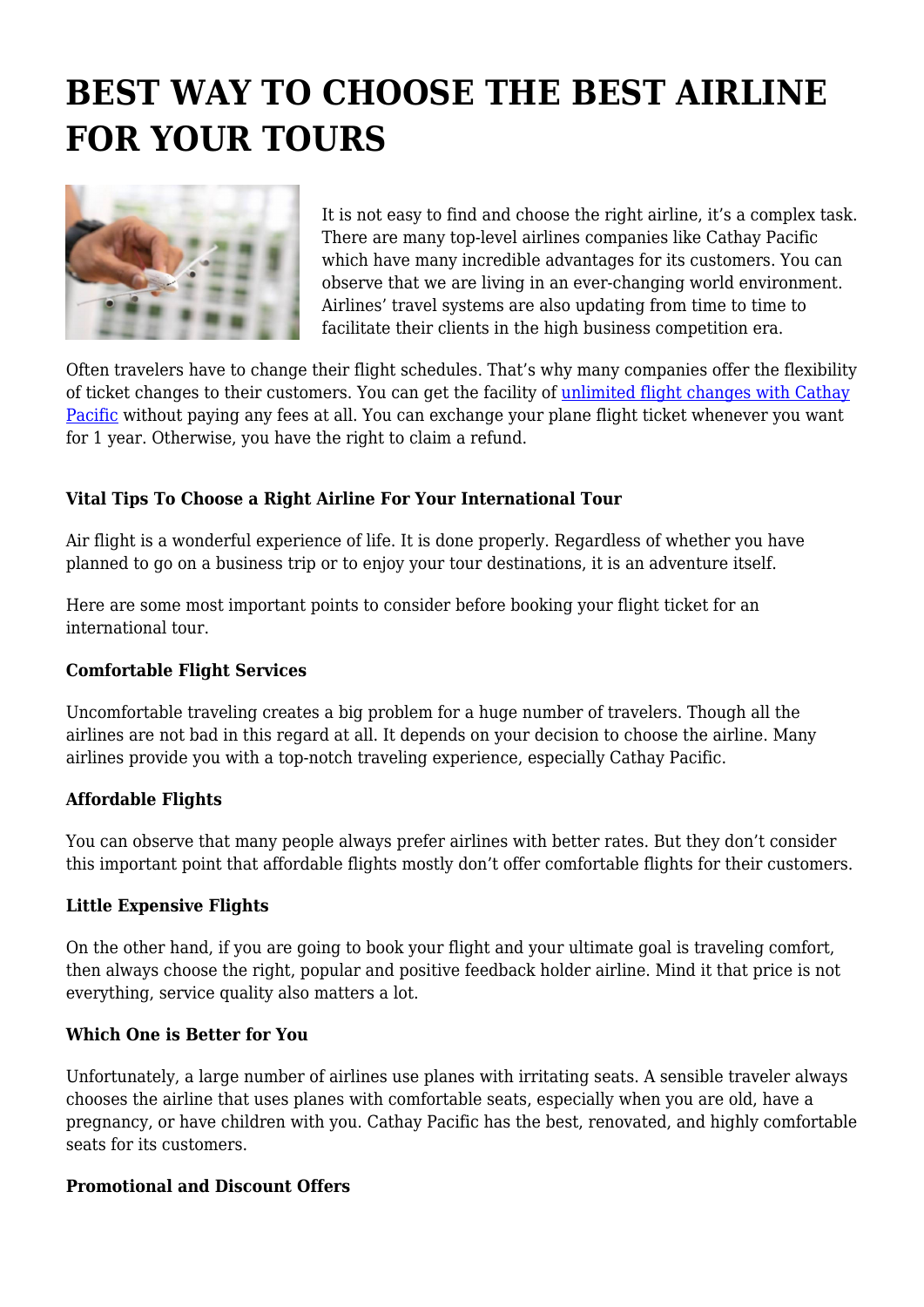Nowadays many airlines offer their clients different discount packages and promotional services with great opportunities that will make you happy. You can benefit from these discounts and promotional offers by popular airlines, like Cathay Pacific, whenever you wish.

It is important to note that airlines traveling fee packages come with different rates. Don't choose any flight based on good rates but you should look for the airline fit for your needs and expectations. It is very important and better than choosing an unsatisfactory service from a bad reputation holder airline.

## **Unlimited Flight Changes Facility**

It is very necessary to check the flight schedules before booking your flight ticket. In case of any blunder and mistake, you can contact the airline as soon as possible to solve your issue on the spot. Though many people in the world need to change their flight schedules. There are several reasons behind this factor. Regardless of whatever their reason is, you need to inform the airline's representative on time without any delay. The airline's support person will listen to your issue and ask the respective official to satisfy you.

## **Response by Airlines Management**

These types of cases are observed mostly in business meeting matters where meeting avenue changes and passengers have to change the schedule (time or date) and destination country. In case airlines do not cooperate with their clients in this situation, customers may be disappointed with them and cancel the flight ticket. That is a sign of bad service for any airline.

## **Example of Quality Service by Airline**

By the way, Cathay Pacific, the top-notch airline, has a flexible flight schedule for its customers. They fly to more than 201 destinations across our globe approximately. You can change your flight even on an emergency basis without any charges at Cathay Pacific. If you have a MasterCard then you are given preference in changing your flight on the spot according to their rules and regulations. Their services are better than any other airline.

## **Flight Re-Scheduling Flexibility**

You can get the facility of [unlimited flight changes](https://en.wikipedia.org/wiki/Cathay_Pacific) with Cathay Pacific without any issue within the given time, which is normally one year. It is the best service for their customers. They always give preference to their customers instead of money. That's why Cathay Pacific is the most popular airline in the aviation industry worldwide.

## **Value For Your Money**

It is always a very exciting thing for air travelers whenever they get value for their invested money. Airlines customers also expect the best ROI (return on investment) whenever they pay for the flight ticket. They look for a flight that cares for them and caters to all of their needs professionally. Cathay Pacific is the top-notch airline that offers its client, not only the best service but also reasonable and satisfactory value to their investment like the ideal flight services.

## **Top-Notch Inflight Dining**

Nowadays many high-level and popular airlines are offering the best dining experience to their customers. It is a digital life era, everyone uses social media and shares their experience with the